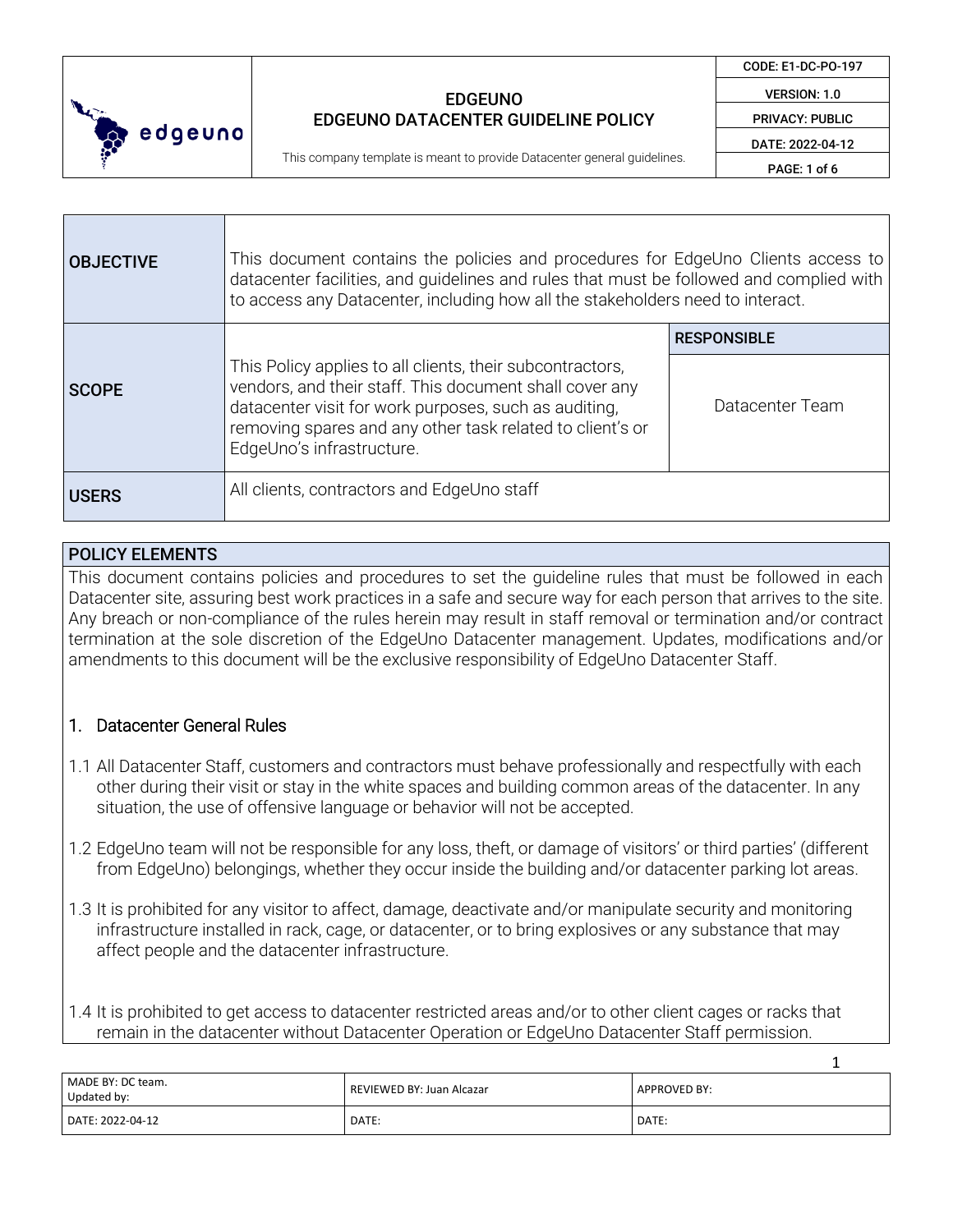

CODE: E1-DC-PO-197

VERSION: 1.0 PRIVACY: PUBLIC

DATE: 2022-04-12

This company template is meant to provide Datacenter general guidelines.

PAGE: 2 of 6

- 1.5 It is prohibited to perform any modification, testing, or manipulation to any infrastructure that was not covered by the visit scope of work, including fiber runs, power distribution equipment, cooling systems or any equipment that remains in the Datacenter areas.
- 1.6 It is prohibited to enter the datacenter with drinks and/or food into the white space.
- 1.7 The consumption of alcohol, hallucinogens, or any related substances is totally prohibited and restricted and/or including to try to introduce any of these substances into the datacenter premises or for anybody to enter into the premises under their effect. Smoking is completely prohibited inside the building or in white space area(s).
- 1.8 All Datacenter visitors should wear footwear and/or any Personal Protective Equipment (PPE) requested by site operators or EdgeUno Datacenter Staff. The use or introduction of any fuel/flammable material such as foam packing, plastic bags, paper, or cardboard is not allowed into the white space, unless the visitor presents a written authorization from Datacenter Operation or EdgeUno Datacenter Manager.
- 1.9 The usage of short-range radios and/or UHF band communication equipment is strictly prohibited. Site visitors may use smartphones, while avoiding the usage of camera and video recording within the site building. Such recordings or photos are strictly prohibited.
- 1.10 Sharing any EdgeUno or site property information/document without proper consent is rigorously prohibited and shall be considered a breach of confidentiality for legal purposes.
- 1.11 The usage of any kind of vehicle, such as skateboards, scooters, and bicycles are prohibited within the datacenter facilities.
- 1.12 All bags, packages, boxes, laptops, backpacks, tools, and equipment may be inspected by the Security and/or Operations Staff.
- 1.13 All visitors under 18 years old must be permanently supervised by an adult with written permission from site staff or EdgeUno Datacenter Management.
- 1.14 In case of access by biometric means, personal information collected for the purposes mentioned in this policy will be treated in accordance with EdgeUno personal data protection policies.
- 1.15 EdgeUno shall not be responsible for any visitor incident, injury or death caused by force majeure events or acts of God occurring during the visit to the Datacenter.

| MADE BY: DC team.<br>Updated by: | REVIEWED BY: Juan Alcazar | APPROVED BY: |
|----------------------------------|---------------------------|--------------|
| DATE: 2022-04-12                 | DATE:                     | DATE:        |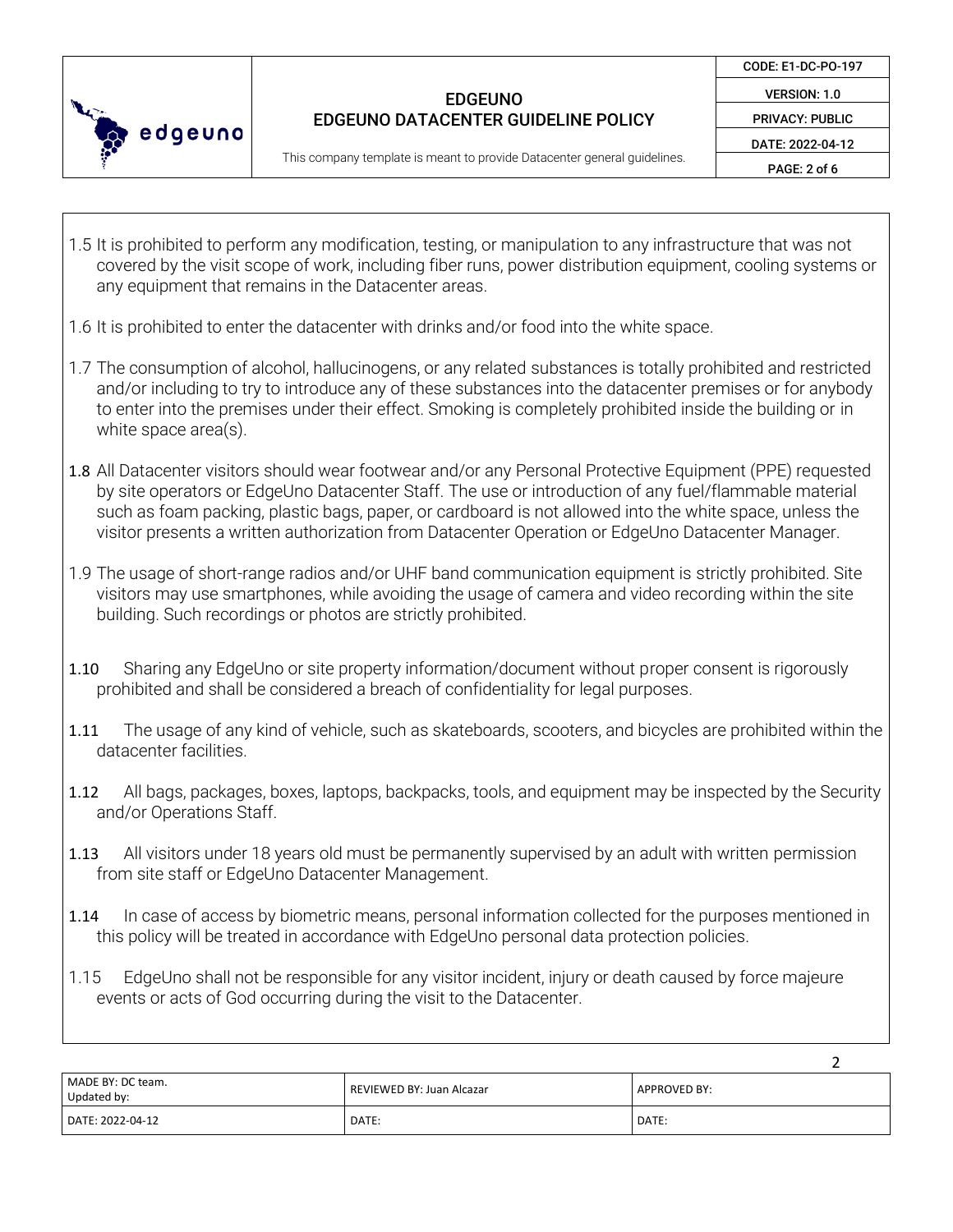

3

This company template is meant to provide Datacenter general guidelines.

1.16 EdgeUno reserves the right to take appropriate legal measures in case of direct and indirect damages to EdgeUno infrastructure and/or personnel, including negligent actions or omissions or willful misconduct performed by the visitor in addition to the actions contained herein

# 2 Recording Video or taking pictures

- 2.1 Any audio/ image / video recording is completely prohibited at the datacenter facilities and white space areas. A written permission may be granted by EdgeUno Datacenter Staff, for exceptional situations. However, any audio-visual recording or photograph must be previously reviewed and approved by site personnel and/or EdgeUno Staff.
- 2.2 Any recording device such as analog/digital video cameras are not allowed to enter the datacenter.
- 2.3 Any audio/visual recording material must be previously required by the customer with at least three (3) business days prior request to the visit. Photos or videos recorded must be focused on client´s infrastructure. Photographs of any other datacenter area(s) must be evaluated and may be granted under local site rules and conditions.
- 2.4 Audio/visual material requested for commercial, or marketing processes must be required within three (3) days before the visit and will follow local site terms and conditions.

### 3 Datacenter Security

- 3.1 Physical access to the Datacenter is restricted to authorized personnel only.
- 3.2 Visitors' access is restricted to authorized rack, cage, or areas only.
- 3.3 All EdgeUno datacenter facilities have 24/7 Closed Circuit Television (CCTV) system deployed. Coverage may vary depending on specific client requirements or scope.
- 3.4 Datacenter facilities follow the guidelines specified by EdgeUno's "Information Security Policy" (E1-SEC-PO-EX-142), and comply with other information security policies, standards, and procedures specified in other related documents.

|                                  |                           | ັ                   |
|----------------------------------|---------------------------|---------------------|
| MADE BY: DC team.<br>Updated by: | REVIEWED BY: Juan Alcazar | <b>APPROVED BY:</b> |
| DATE: 2022-04-12                 | DATE:                     | DATE:               |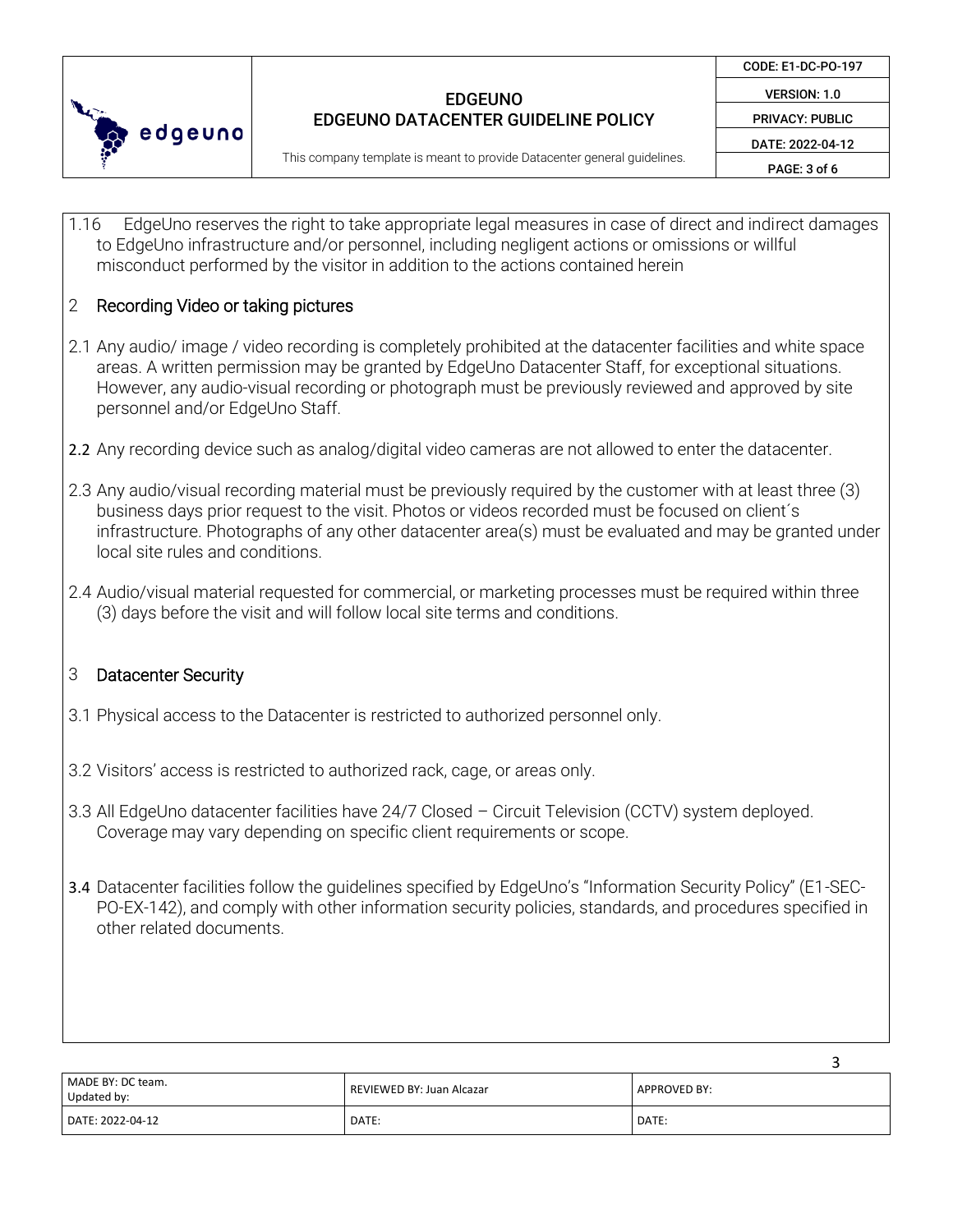

CODE: E1-DC-PO-197

VERSION: 1.0 PRIVACY: PUBLIC

DATE: 2022-04-12

This company template is meant to provide Datacenter general guidelines.

PAGE: 4 of 6

4

#### 4 Datacenter Access

- 4.1 Prior to requesting access to the Datacenter, customers must prove that authorized personnel have an insurance policy from an acknowledged and authorized insurance company that covers any incident or accident that may occur during the visit.
- 4.2 All visitors must take the following steps to have access to review, check or just view how their infrastructure is stacked. These rules apply for:
	- a. Clients' representatives
	- b. Vendor or contractors designated by the client(s).
	- c. Government and Regulatory Agencies visits required by law.
- 4.3 All visitors need to be escorted by an EdgeUno Datacenter Team.
- 4.4 The client needs to send an e-mail to **datacenteraccess@edgeuno.com** requesting access and attach the EdgeUno Datacenter request format (as provided by EdgeUno NOC).
- 4.5 Requesting Datacenter access with registered and authorized contacts. The client is responsible for updating the list of authorized and registered personnel (contacts).
- 4.6 Completing the EdgeUno Datacenter Access Process.
- 4.7 At the lobby or entrance, they need to identify themselves with a valid government issued document.
- 4.8 Signing in and out of the datacenter facilities on every visit.
- 4.9 Every customer is responsible for registering and updating the site access record.
- 4.10 Customers and visitors must act to warrant the physical integrity of themselves and others.

### 5 Cabinet and Cabling Requirements

- 5.1 Cleaning of the area must be done every time a visitor leaves the datacenter. Client, or visitor should make sure that they do not leave any trace of used objects.
- 5.2 EdgeUno or Datacenter may require the client to clean up facilities as a condition before leaving the site.
- 5.3 Customers will not be allowed to install any desk or related items in the white space. Flex and office space must be required and designated by EdgeUno datacenter team.

| MADE BY: DC team.<br>Updated by: | REVIEWED BY: Juan Alcazar | <b>APPROVED BY:</b> |
|----------------------------------|---------------------------|---------------------|
| DATE: 2022-04-12                 | DATE:                     | DATE:               |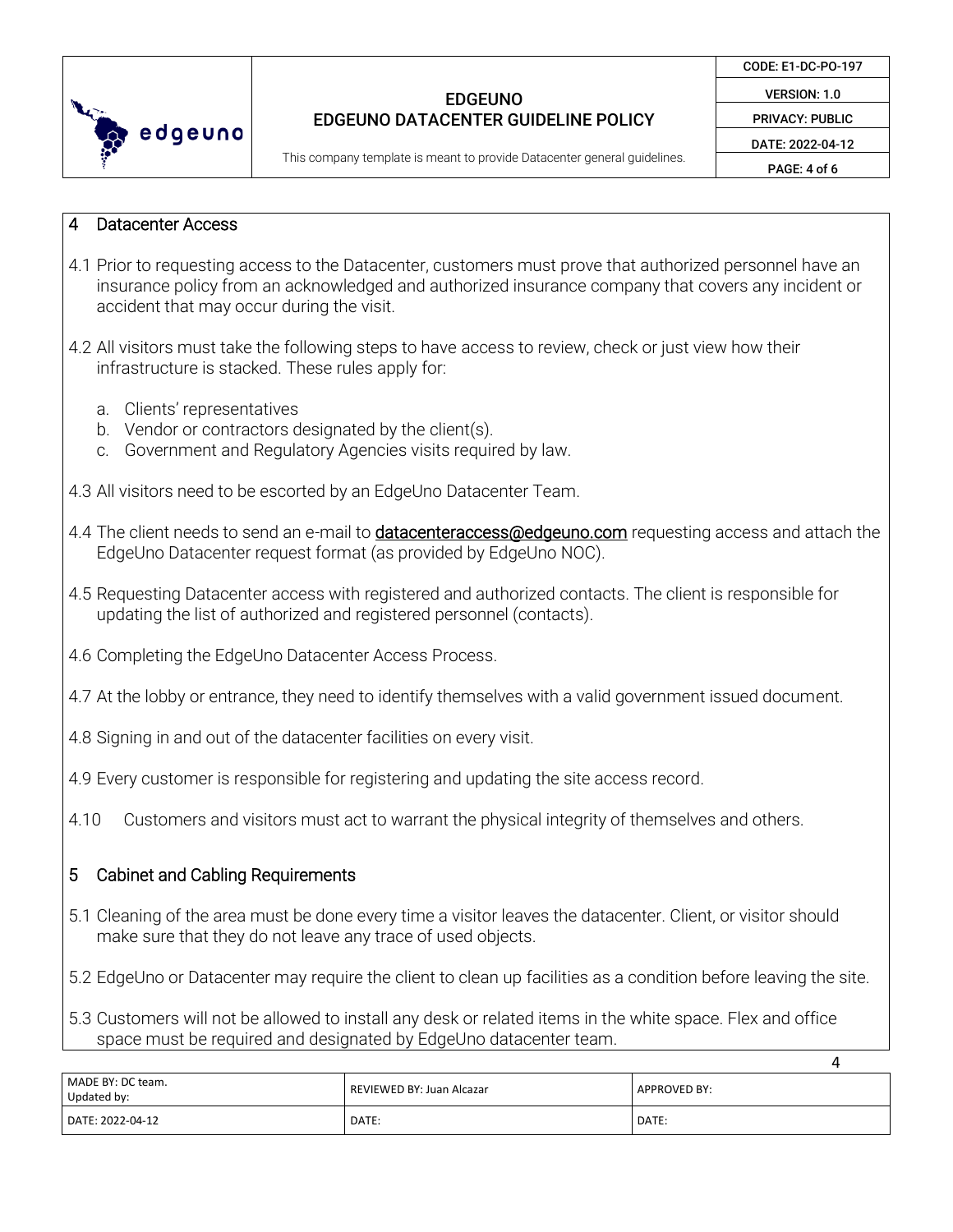

CODE: E1-DC-PO-197

VERSION: 1.0 PRIVACY: PUBLIC

DATE: 2022-04-12

This company template is meant to provide Datacenter general guidelines.

PAGE: 5 of 6

5

- 5.4 Manipulation of the rise floor tiles or under floor PDU´s feeder is prohibited. Additionally, customers are not allowed to manipulate fibers, transceivers or any infrastructure related to a cross connection without EdgeUno Datacenter Staff supervision or permission.
- 5.5 All backup equipment and consumables must be stored in the designated rack shelves or storage cabinets specified by EdgeUno staff to do so.
- 5.6 Customers should make sure to avoid bringing to the white space any fuel or flammable material such as foam packing, plastic bags, paper, or cardboard, unless the visitor presents, a written authorization issued by datacenter operation or EdgeUno Datacenter Manager. The above-mentioned material will be disposed of by EdgeUno staff.
- 5.7 Customers are not allowed to hang or screw anything to cage front and side doors, or to even leave or store anything on top or inside of empty racks.
- 5.8 Customers should install the necessary blanking panels to ensure the cooling rack conditions and mitigate the possibility of having an air conditioning bypass. It is prohibited to obstruct any rack ventilation.
- 5.9 Cable and wiring must be organized and tied inside and outside of the rack, following the best practices contained in TIA/ETA Cabling standards 568a, 568b and 568c.
- 5.10 Cable labelling and identification must follow datacenter team instructions and standards.
- 5.11 EdgeUno Datacenter staff will remove the cabinet doors if required. Visitors are forbidden to do so without any exception.
- 5.12 Visitors should make sure that their cabinet doors are closed before leaving the site.

# 6 Shipping and Receiving

6.1 Any shipment and delivery must be submitted within three (3) days before the scheduled arrival date.

# 7 Audits

7.1 All Audits should be requested by the client in writing: the client request must include the following information:

| MADE BY: DC team.<br>Updated by: | REVIEWED BY: Juan Alcazar | APPROVED BY: |
|----------------------------------|---------------------------|--------------|
| DATE: 2022-04-12                 | DATE:                     | DATE:        |